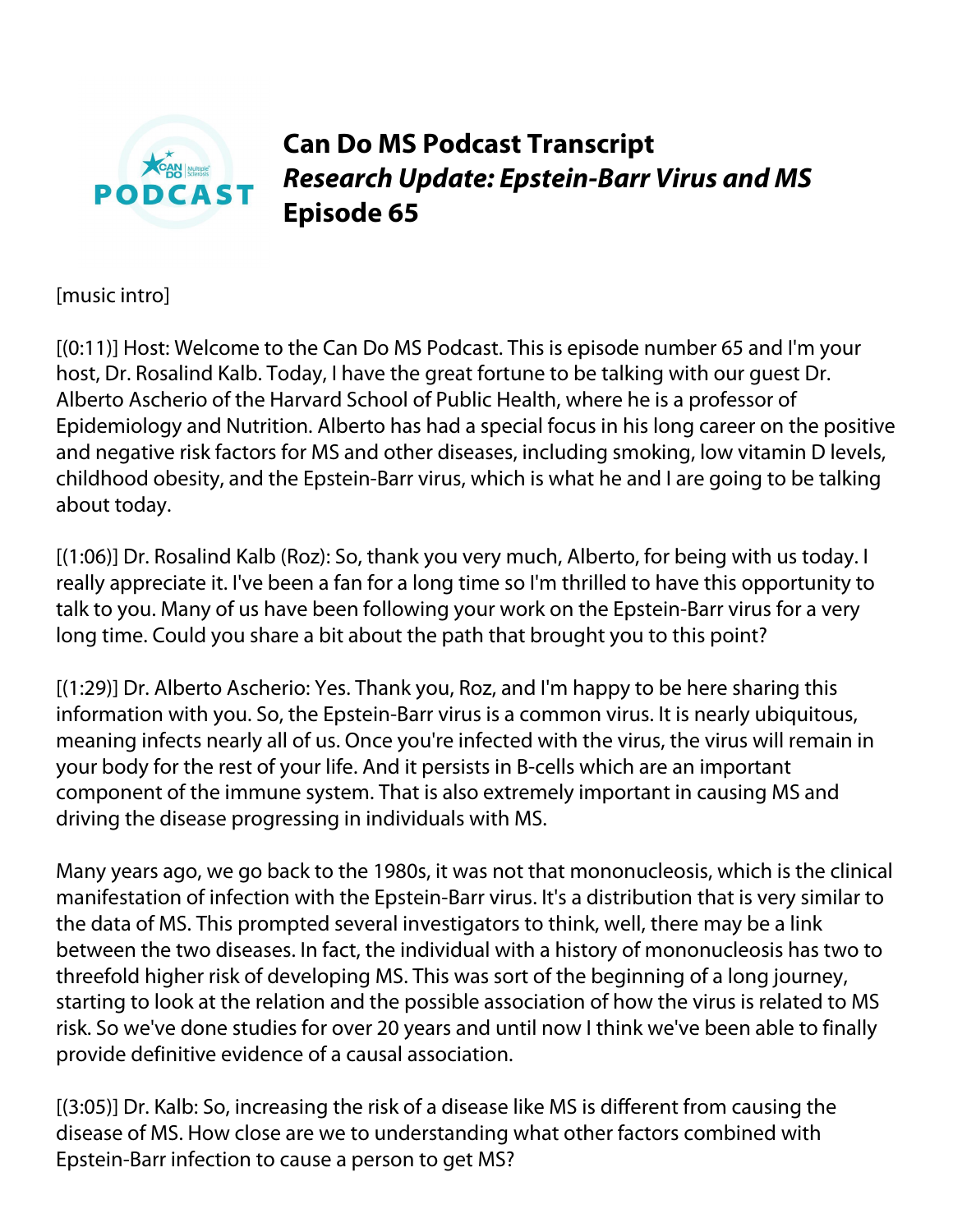[(3:26)] Dr. Ascherio: Yes. Let me first to say that, you know, causing may have a different meaning for different people. So, in epidemiology, when we say that the virus causes a disease, what we mean literally is that if you prevent infection with the virus, you prevent the disease. So, let me give you an example. The human papillomavirus is thought to be the cause of cervical cancer. And we actually believe it is the cause of the large majority of cervical cancer, not necessarily all of them. In other example, the Hepatitis B virus is a strong cause of liver cancer. And again, maybe 90% of the cases in some countries are caused by the Hepatitis B virus, not necessarily all of them. So, in the same way, when I say that EBV is the leading cause of MS, what I mean is that to the large majority of MS cases, virtually all MS cases, could be prevented if we prevented EBV infection.

Now, that does not mean that there are no other factors involved? There are always other factors. It's never the case that the virus will be sufficient to cause disease. For example, the virus of paralytic poliomyelitis used to infect virtually all the children in the United States before the vaccine. But only one in 400 would develop paralytic disease. So I think the situation is similar for EBV. EBV is the leading cause of MS and other factors including genetic predisposition and other environmental factors, like vitamin D deficiency, cigarette smoking, and childhood obesity, all factors that we've been investigating for the past 20 years contribute to determine the risk. But if you could prevent the infection with EBV, you would prevent MS.

[(5:27)] Dr. Kalb: So, would it be accurate to say that the EBV virus is essential to causing MS but is only one of several things that come together to cause it?

[(5:50)] Dr. Ascherio: I think some people like to put it the way, saying that is essential organization. I think to avoid the... it's almost true but they tend to avoid that language because that is always... Again, let me give you the example of poliomyelitis, paralytic poliomyelitis. The disease was defined by the virus. So if you define the disease, you call it poliomyelitis. It's called by definition by the polio virus. Let's say instead of calling it poliomyelitis, you describe the disease in clinical way, you know, acute flaccid paralysis with fever in children, then you will find out a few cases even in, you know, in the past were caused by some other virus, like an intra virus that is not the polio virus, which is true today when the polio virus is not in the circulation anymore. So I believe the same is for MS. When you define MS clinically by MRI, there will be one case in a thousand that even if clinically radiologically perfectly fit the description that is not caused by Epstein-Barr virus. In fact, in our own study, out of 801 cases with one case that was not caused by EBV because it was EBV [inaudible].

[(7:09)] Dr. Kalb: Okay. Interesting. So what does our current understanding of Epstein-Barr virus mean for people who already have MS? All of the folks out there who are listening. What does it mean for them?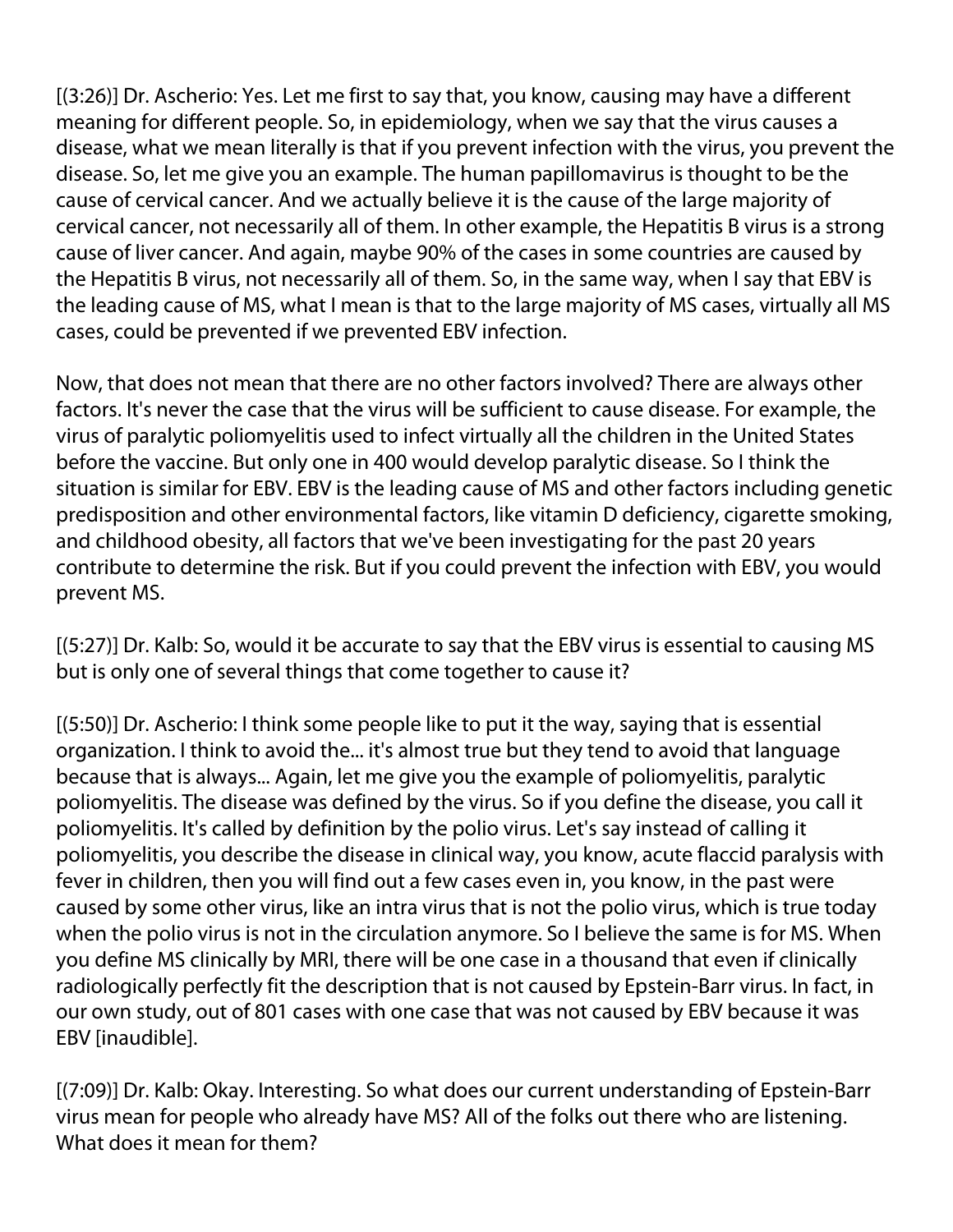[(7:24)] Dr. Ascherio: That's a good question because what we don't know is whether EBV drives the disease process. We know it cause the disease, but there are different ways in which can cause the disease. It could be a hit and run as we say. For example, EBV can cause different type of cancer. It causes [inaudible]. It causes nasopharyngeal carcinoma. It causes some cases odd disease. But it's unclear whether the virus is needed to continue the growth of the tumor. Once the virus causes the transformation then targeting the virus is too late. Now, the other mechanism whether EBV continuously drive the process, for example, by triggering out immunity, stimulating the immune system to attack EBV, and by attack EBV causing collateral damage to the myelin. We don't have a definitive answer on this. There is evidence, you know, in favor of the molecular mimicry, meaning this out immune cross activity but it's also evidence for other mechanism. So until we solve that, you know, we will not know whether targeting EBV, for example, with antiviral cracks in people with MS will or will not be beneficial. This is something we are working on. It will take several years to figure it out. We are trying also to propose trials of antiviral, you know, to see whether that is true. But at this point it's difficult to tell.

[(9:03)] Dr. Kalb: So, just to make sure I understand. Once a person is infected with EBV, that stays in their body forever for the rest of their lives. What we don't know is whether its presence in the body is

triggering disease progression or disease activity over time. We don't know that yet. We know that it helps to start the disease process.

[(9:31)] Dr. Ascherio: Right. What we think is almost, you know, well, almost certainly is probable that the new response against EBV plays a role. So, continuing on your question on implication for individual with MS, it is possible that therapeutic vaccine against EBV that is a vaccine that modifies the immune response against the virus could be beneficial in MS. There is also another possibility. So I think we have three possibilities; an antiviral drug or an anti-body drug could work; a therapeutic vaccine that modify the immune response to EBV could work; and third, you cannot really treat MS by targeting EBV and we don't know which of the three, too.

[(10:22)] Dr. Kalb: So, do you think we're going to have that answer in my lifetime or yours? And for people who can't see us, I think we're fairly close to the same age. So what are you thinking about when we might know?

[(10:37)] Dr. Ascherio: I would give it five years' time to sort this out because the recent work really generated a lot of interest. Now a lot of people including drug companies and academic center are redirecting the research toward the role of EBV, and I think this will help to find an answer within a few years. But I think, you know, five years still.

[(11:06)] Dr. Kalb: Well, as I said before, I've been following this for a long time. So you must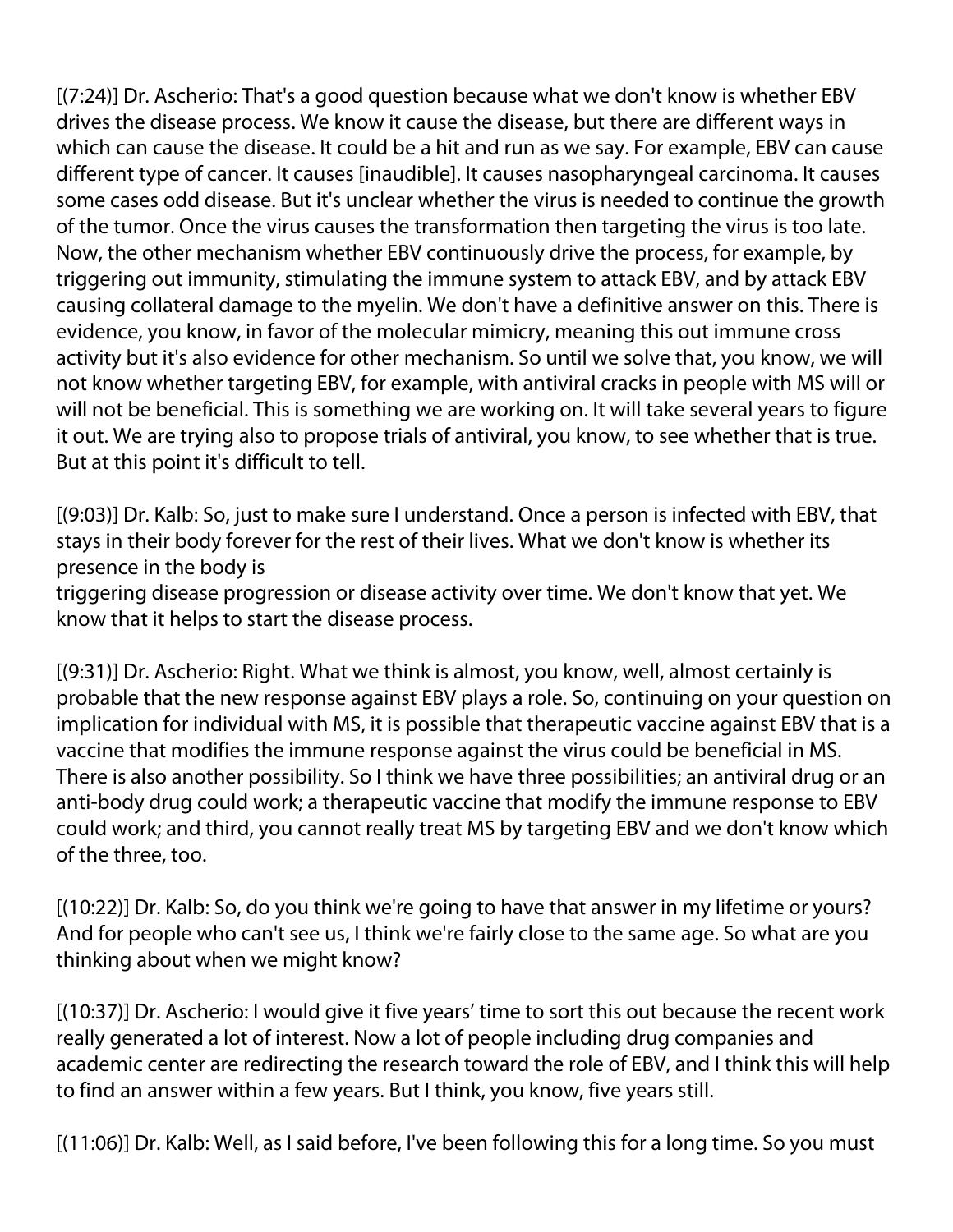feel as though you've been like Sisyphus pushing a boulder up a hill. And now, finally, people are hearing when you and your colleagues have been talking about for a long time. So it's pretty exciting. What does this emerging information mean for children, of people who have MS or children in general? What does this knowledge tell us given that we know how many kids get mononucleosis and live with EBV?

[(11:50)] Dr. Ascherio: Well, first of all, I want to reassure everyone that having mononucleosis, you know, doesn't mean that you will get MS. Let me make it clear. So even in children who have mononucleosis, the risk of developing MS is less in than 1 in 100. You know, we have a strong family history like a parent or a sibling with MS, the risk may be higher but it's still in the 5 to 10% rate. Meaning 90% of the cases will never get MS in their lifetime. So I don't think you have to worry if your child had mononucleosis. Second, virtually everyone is EBV-infected and is not possible to prevent EBV infection. It's not really feasible. So until we have a vaccine we cannot really prevent the EBV. So, for children, the implication is, one, there is ongoing work on a vaccine. Moderna and other companies are working on it. If there will be a vaccine against EBV, there are two types of vaccine. There is a vaccine for individuals who are not infected with EBV. So needs to be given in childhood to prevent EBV infection, and that would be clearly the most effective way to prevent MS if the vaccine prevents EBV infection. There is also the possibility of a vaccine that modify the response to EBV infection in individual already carrying the virus. That is a bit farther down the way.

But for now, I think we still have to rely for MS prevention on what we discovered in the past 20 years. Like vitamin D is important in preventing MS. So, vitamin D deficiency or insufficiency can double the risk. So, I would recommend individual at high risk of MS because of family history, children, to assure a good, you know. vitamin D level, either by judicious sun exposure or most likely by taking supplements, particularly in the northern latitudes during the winter, where you cannot get enough sunlight. Second, of course, you want to avoid cigarette smoking but I hope I don't even need to say that. Child obesity is actually a risk factor for MS that is now well demonstrated. Obesity during childhood and adolescence which, of course, we want to prevent for many other reasons, diabetes and other complication. So those are the three things that are really important. What is emerging now most recently that even other dietary factors, particularly alpha-linolenic acid, which is a fatty acid that is found in walnuts and flaxseeds and an omega-3 fatty acid, is associated with a lower risk of developing MS. This is a bit more recent that the evidence is getting stronger and stronger. So, I think it's something to track.

[(14:53)] Dr. Kalb: So we should all be eating walnuts.

[(14:56)] Dr. Ascherio: I think it's most likely, you know, it's not 100%, I would say maybe 80% certain that high intake of alpha-linolenic acid would also reduce the risk of MS.

[(15:08)] Dr. Kalb: What are some other sources of that important fatty acid?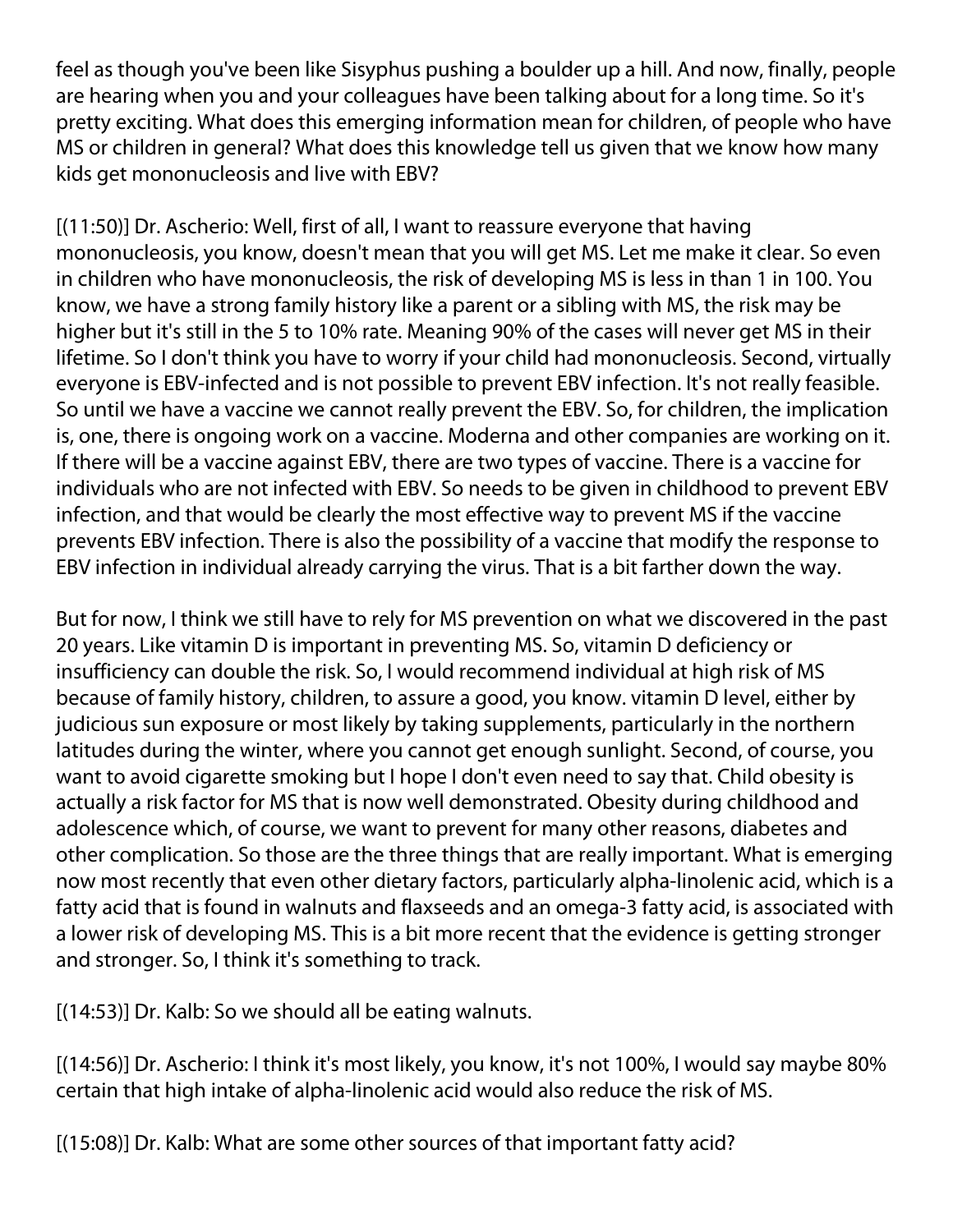[(15:12)] Dr. Ascherio: In addition to walnut, flaxseeds, some vegetables, canola oil. So there is a variety of sources.

[(15:24)] Dr. Kalb: Okay. So you've highlighted smoking, of course, low exposure to vitamin D or inadequate exposure to vitamin D, childhood obesity, and these all come together along with genetic predisposition to increase a person's risk of MS. So, if you could say one thing to people listening about risk factors in MS. You had one takeaway message from all of your work around respecters. What would you say to people?

[(16:05)] Dr. Ascherio: Well, you know, obviously EBV is the leading cause but as of today, vitamin D in terms of prevention. Because vitamin D insufficiency is the most common, right? Most people don't smoke and most children adolescent are not obese. But a large proportion, particularly in winter, vitamin D level that fall below the optimal level. So I think if I have to think one thing I would suggest or recommend, probably vitamin D supplement to prevent or reduce the risk.

[(16:40)] Dr. Kalb: So I'm going to ask you one follow-up question about that. Because we know that many people when they hear about the importance of vitamin D, go out and begin taking mega-doses. So, can you please share what you think is the best way for people to approach making sure they have adequate vitamin D?

[(17:04)] Dr. Ascherio: Yeah. No, absolutely. There is no indication for mega-doses, which are dangerous. So the strong message: Avoid mega-doses of vitamin D. Now, for individual with MS or individuals at risk of MS, I think an oral dose of vitamin D between 2000 and 3000 IU per day is sufficient to achieve the optimal levels, and this should be clear with a treating doctor because some people have contraindication. So, again, it worked for everyone but it needs to be checked with your doctor, You need to make sure that you don't have any contraindication to take supplement at that level.

[(17:45)] Dr. Kalb: Okay. So, we know that Epstein-Barr virus is linked to other autoimmune conditions besides MS. And we know that people who have MS are also at risk for other autoimmune conditions. We often see individuals and families with several autoimmune conditions going on. So, what does this finding about EBV mean for people living with other autoimmune conditions in addition to or besides MS?

[(18:19)] Dr. Ascherio: Yeah. I know that this link is being proposed and it may be true that EBV could also increase the risk particularly of Lupus. But the evidence for other autoimmune diseases is rather weak. There is no compelling study, like the study that we recently published on MS, which doesn't exclude the possibility. But I think we shouldn't think about all autoimmune diseases as being related to EBV. I think that is almost certainly not the case, with the possible exception of lupus.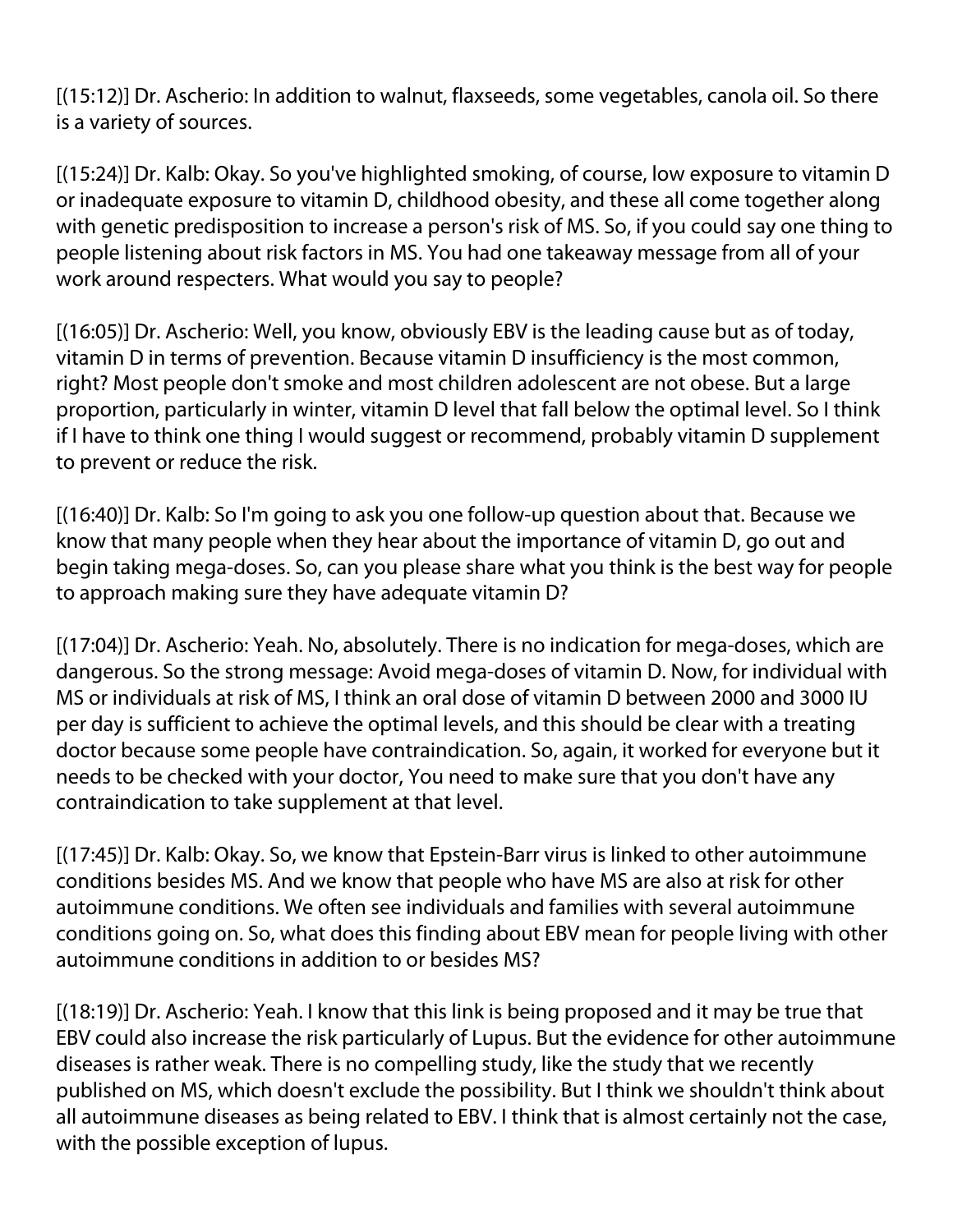[(18:56)] Dr. Kalb: So, before we end, I think I just need to ask again. How close you think we are, given that Moderna and other companies are working on EBV vaccine, how close do you think we are today to having a vaccine?

[(19:14)] Dr. Ascherio: Yeah. I think, you know, this revolution of the RNA vaccine has really changed the, you know, it's been a game-changing discovery. Now, there is a lot of complexity. Everybody now knows with COVID, right, what does the vaccine do. As we have seen, the vaccine for COVID, for example, does not prevent COVID infection rather largely. It prevents the complication, the severity of the disease. So it could be the same for an EBV vaccine. So I think we are pretty close to having a vaccine that will reduce the severity of EBV infection. Right? So we may not be closed with a vaccine that will completely prevent, but the vaccine that will reduce the severity is likely to become available soon. Now, a vaccine that reduce the severity of infection most likely will reduce the risk of MS, but it's not certain. It's not a hundred percent. I say most likely because, you know, it's a little bit of, you know, common sense, right? Severe infection, mononucleosis increases the risk of MS. Severe infection, you have many more cells infected, the new response is much stronger. So, a vaccine that will dilute or this will attenuate most likely will contribute to prevent MS.

So I think we are in a pretty good shape again, you know, the five-year framework I expect that we will see. Now I have to say, to demonstrate that the vaccine prevents MS, even if it does, it will take longer. Only today we are starting to have the final proof that the HPV vaccine, the vaccine against human papillomavirus that is given to all the kids [inaudible] actually prevent cervical cancer. It took-- I forgot which year the vaccination started-- but it took many, many years because the cervical cancer is, you know, a disease of young adult women or adult women and the vaccine is given in children. So, with MS, we will have a transition. We will be giving a vaccine to prevent mononucleosis and for many years we will not be sure if it does really prevent MS.

[(21:38)] Dr. Kalb: We have to be patient. So when I started working MS 40 years ago, the rumor had it that we would have an end to MS within the decade, and the decades keep passing. And so I will continue to be patient.

[(21:52)] Dr. Ascherio: Yes.

[(21:52)] Dr. Kalb: Is there any other question I should be asking you Alberto that I haven't?

[(22:00)] Dr. Ascherio: I think we covered pretty much everything that is important. You know, I hope in the next couple of years we will have new findings. We'll be able to chat again and give an update to all the listener what is going on here.

[(22:16)] Dr. Kalb: I will look forward to that. Thank you so much again for your time, and for